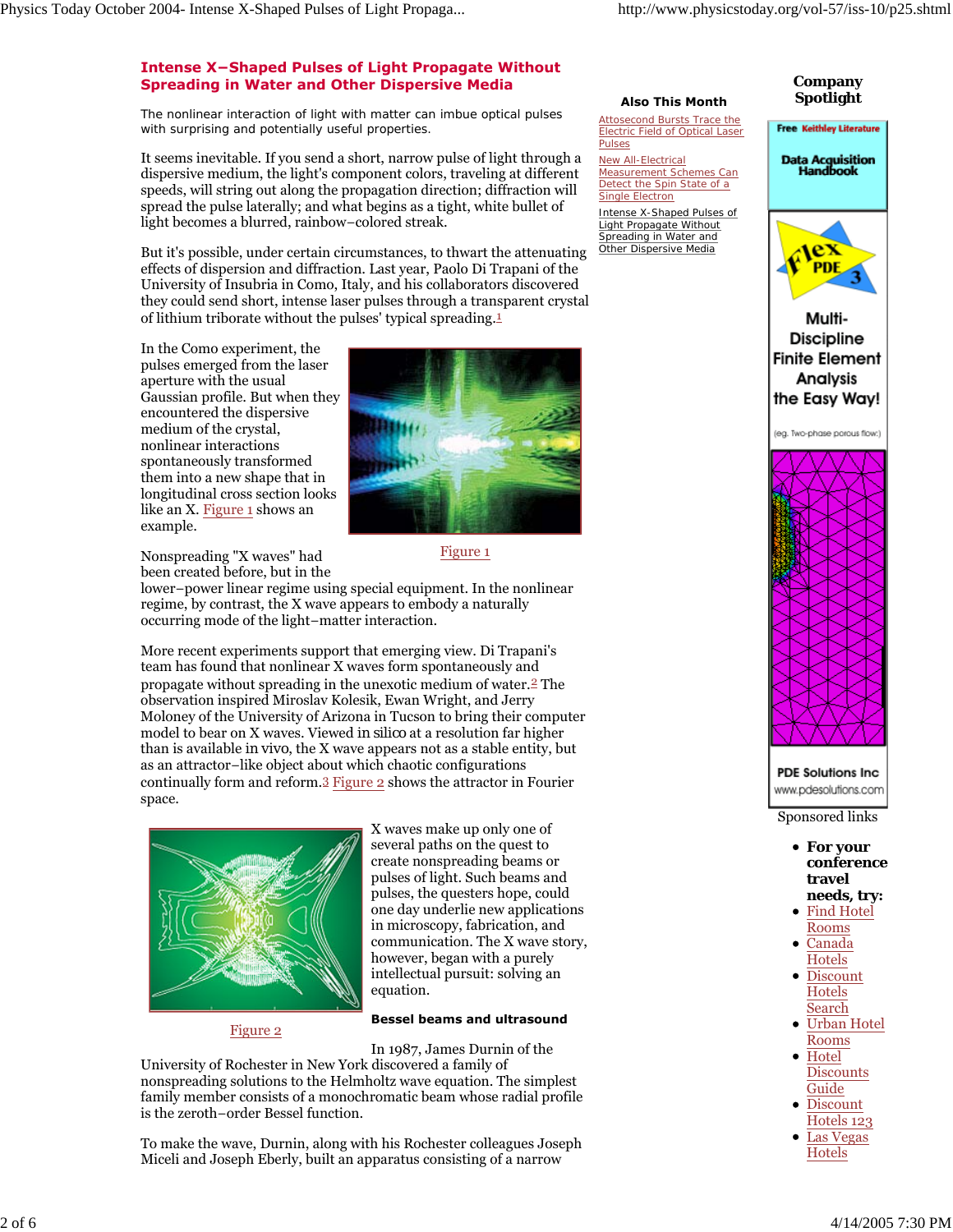circular slit and a convex lens.4 Laser light passing through the slit diffracts, interferes with itself, and, after passing through the lens, transforms into a freely propagating beam.

Viewed from the side, the "Bessel beam" consists of a bright spot from which two hollow cones of light open, forward and backward. As the wave propagates, the central spot is continuously replenished by the constructive interference of the wave's extended conical components.

In theory, the bright spot requires two infinite conical halos to sustain its propagation, but the Rochester team found that even with an aperture of a few millimeters, the Bessel beam traveled without spreading over a longer distance than did a Gaussian beam.

Among the readers of Durnin's paper was Jian−yu Lu, a postdoc at the Mayo Clinic in Rochester, Minnesota. In Durnin's nonspreading Bessel beam, Lu saw the potential for extending the focal depth of ultrasound imaging.

Ultrasound images, like radar maps of approaching aircraft, are formed by sweeping a pulsed beam through the region of interest. Lu, together with Mayo's James Greenleaf, found a way to create short pulses from the superposition of Bessel beams of different frequencies.<sup>5</sup> Because of their distinctive profiles, Greenleaf named the pulses X waves.

Lu and Greenleaf's superposition scheme, which was published in 1992, works because the chromatic dispersion of ultrasound in water is negligible. That's not the case for light in most condensed media. In 1997, Heiki Sõnajalg, Margus Rätsep, and Peeter Saari of the University of Tartu in Estonia figured out how to counter chromatic dispersion and create optical X−wave pulses.6

The Tartu setup included a holographic element, the "lensacon," which distributes the frequency components of an X−shaped pulse about different, adjustable cone angles. Using the setup, the Tartu team sent 210−fs pulses through 7 cm of transparent dielectric. The pulses crossed the sample without spreading.

#### **Going nonlinear**

Initially, Di Trapani didn't set out to make nonlinear X waves. Rather, he, like many others, was working with the prevailing paradigm for localized optical waves in the non−linear regime: the soliton. Solitons propagate without spreading, thanks to a nonlinear phase shift that compensates for dispersion.

Optical solitons have been created in one−dimensional systems, such as optical fibers, but localizing them in three dimensions requires higher intensities, which, through nonlinear losses, tend to quench the soliton.

In 1998, Di Trapani teamed up with Algis Piskarskas's group at the University of Vilnius in Lithuania. Their aim was to come up with a way of making sure a second harmonic would travel with its fundamental in a soliton−like package despite the dispersion−induced difference in group velocity. Their solution was to "tilt" the pulses− that is, to bounce them at an angle off a grating to give the faster colors a larger cone angle and, consequently, a lower effective speed.7

The tilting trick worked with plane waves and yielded temporal solitons— that is, waves localized in the propagation direction. But in the transverse plane, the waves are exquisitely sensitive to fluctuations— even to quantum noise. The instability arises because of the intensity dependence of refractive index. Bright light travels more slowly than dim light. As a beam propagates, its dim outer part will tend to lead— and, therefore, collapse around— the slower hot spot, an effect known as Kerr focusing.

Achieving 3D localization requires figuring out how to counteract spreading while preventing collapse. When the chromatic dispersion is anomalous— that is, when refractive index decreases with

- Disney World Hotels FL
- New York
- City Hotels
- Chicago Hotels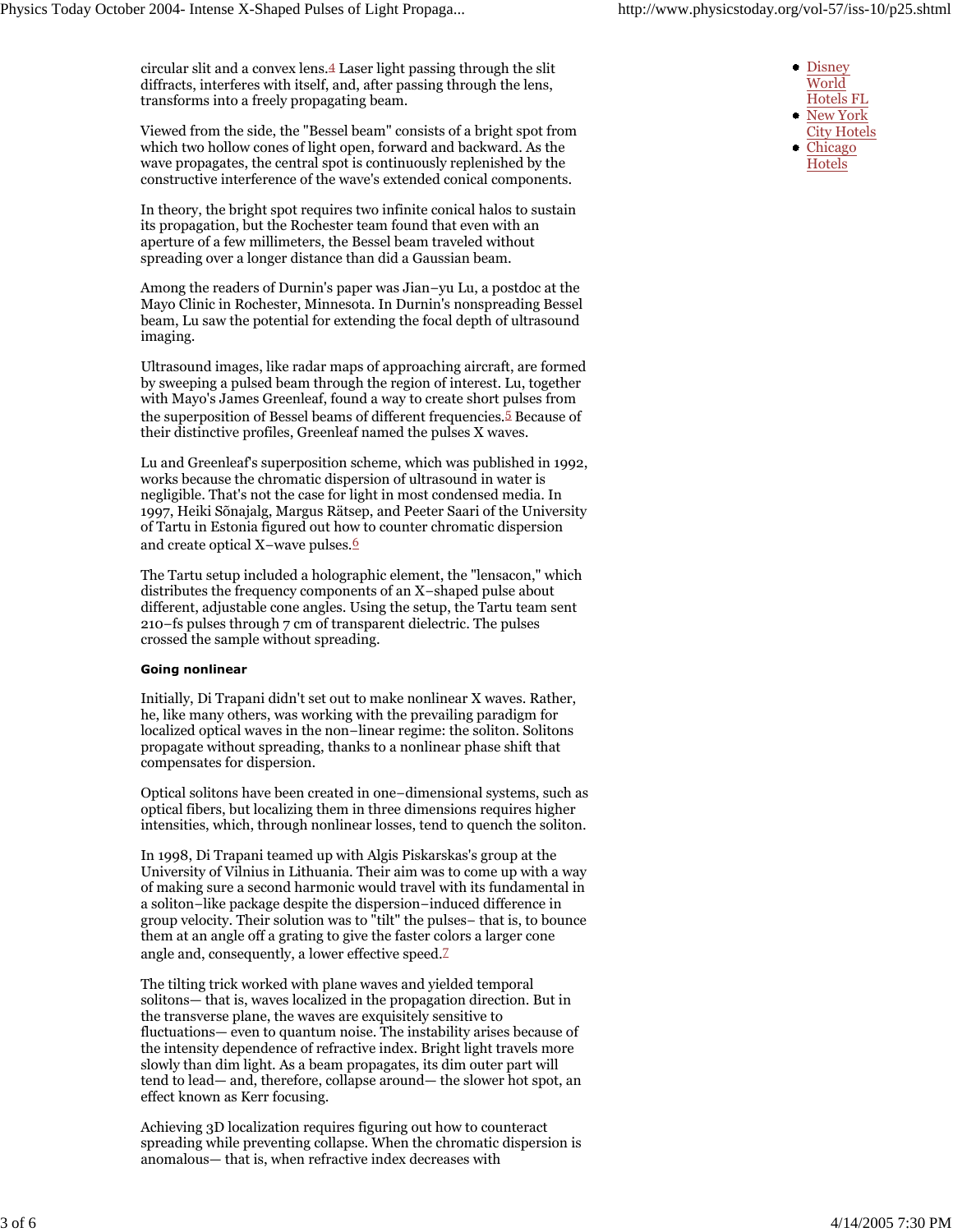frequency−symmetric Kerr focusing occurs in the spatial and temporal domains and leads to strong nonlinear dissipation and collapse. But when chromatic dispersion is normal, as is the case for optical light in most transparent media, broadening occurs in the time domain and collapse is forestalled.

The tilted pulse experiments showed that angular dispersion can compensate for the broadening in the nonlinear regime. Di Trapani realized that X waves, the radial generalization of tilted pulses, might avoid both time broadening and collapse. In 1999, he and Piskarskas set themselves the goal of making nonlinear X waves and formed a collaboration with colleagues at the universities of Ferrara, Rome, and Madrid.

In the linear regime, the Tartu group had used its lensacon to impose the requisite angular dispersion. Working in the nonlinear regime, Di Trapani and his collaborators saw hints that different colors seemed to find the right, dispersion—defeating angle by themselves.

Those preliminary observations in 2001 led the team to predict the existence of localized X waves in the nonlinear regime. Computer simulations and the implementation of a three−dimensional mapping diagnostic confirmed the prediction.

Nonlinear X waves, it appears, arise from a spatiotemporal instability that is intrinsic to the medium. The instability shows up dramatically in the high−resolution Tucson computer simulations. By switching on and off various physical phenomena in their model, Kolesik, Wright, and Moloney confirmed Di Trapani's finding: The interplay of Kerr nonlinearity and chromatic dispersion is responsible for the nonspreading propagation of X waves.

### **Missed tails**

Physicists have been firing lasers at crystals for decades. Why did no one notice the spontaneously forming X waves? Di Trapani, who missed the waves himself, suggests several reasons.

Nonlinear X waves are intrinsically spatiotemporal phenomena. A theoretical approach that separates space and time will fail to capture X waves. It's also a mistake, Di Trapani believes, to regard the linear and nonlinear regimes as separate.

An X wave is more centrally concentrated than a Gaussian beam, but the two would look similar in a detection scheme designed to track a beam's full width at half maximum. Only the weak extended halos of the X wave, easily dismissed as noise, might betray the waves' presence.

The weak halos of an X wave sustain its propagation but, in the linear case, have so far limited X−wave applications. Lu and Greenleaf found that the halos acted as a source of blur that vitiated the bright spot's deep focusing.

In nonlinear X waves, the halos are much dimmer than the bright spot. Indeed, the halos lie in the linear regime. Recently, Di Trapani has found that an imbalance develops between the leading and lagging halo. The imbalance helps steel the X wave against nonlinear losses that would otherwise quench it.

Whether the favorable properties of nonlinear X waves will lead to applications is not clear. However, as a paradigm for describing the nonlinear interaction of light in dispersive media, they are already proving useful.

## **Charles Day**

#### **References**

1. P. Di Trapani et al., *Phys. Rev. Lett.* **91**, 093904 (2003) [SPIN].